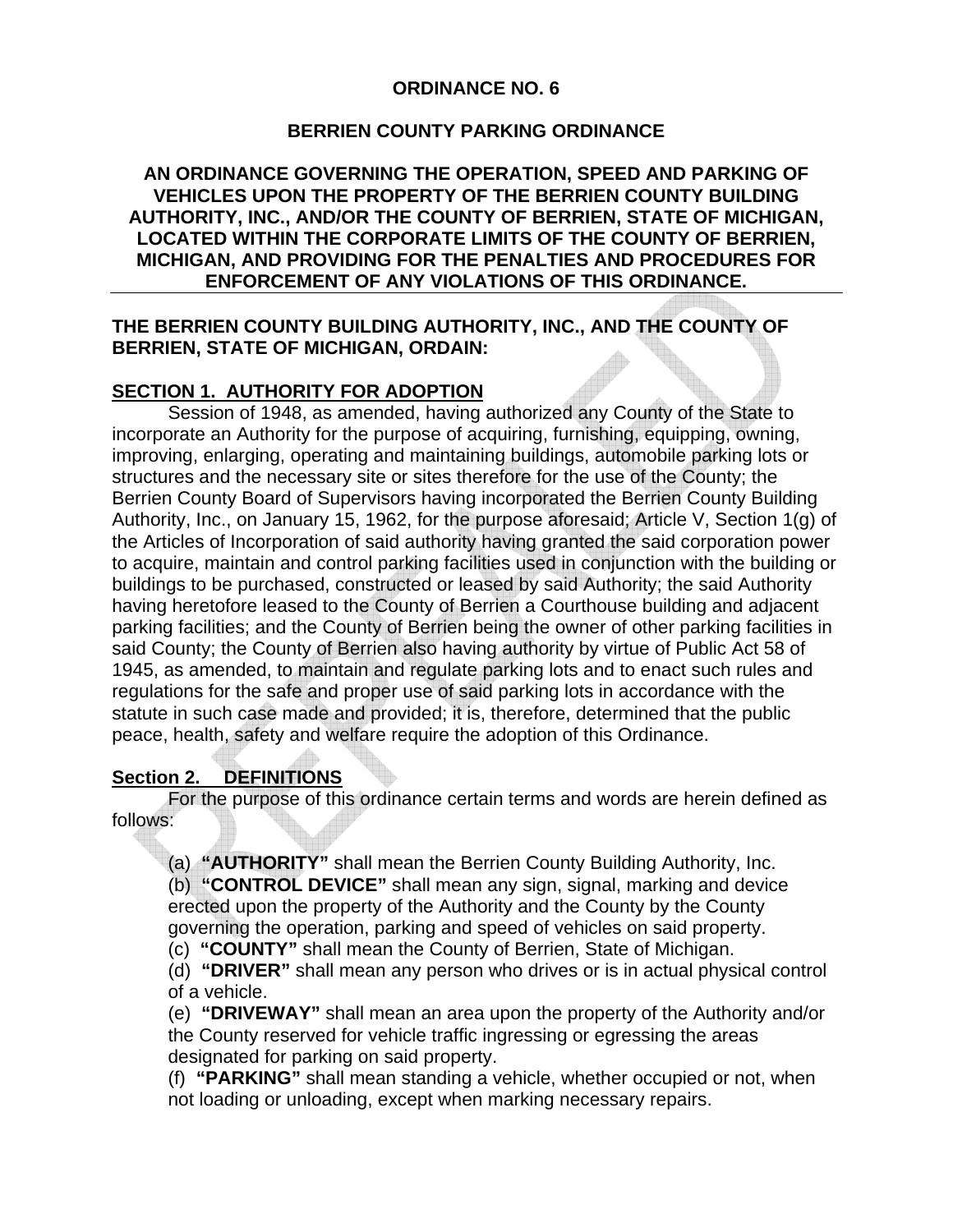(g) **"PARKING SPACE"** shall mean an area designated by a control device erected or placed by the County on the property of the Authority and/or the County as a parking area for a single vehicle.

(h) **"PARKING VIOLATION NOTICE"** shall mean a notice, other than a citation, directing a person to appear at the Parking Violations Bureau at the Courthouse, St. Joseph, Michigan or the South County Building, Niles, Michigan, and to respond to an alleged parking or standing violation of this Ordinance.

(i) **"PROPERTY OF THE AUTHORITY"** shall mean all property owned by or under the control of the Commission of said Authority, whether in fee, under lease or otherwise, situated within the Berrien County, Michigan.

(j) **"PROPERTY OF THE COUNTY"** shall mean all property owned by or under the control of the County, whether in fee, under lease or otherwise, situated within the City of St. Joseph, Berrien County, Michigan.

(k) **"VEHICLE"** shall mean and include any device upon or by which any person or property may be transported, and includes bicycles or snowmobiles, as defined by the Michigan Motor Vehicle Code.

(l) **"VEHICLE OWNER"** shall mean a person in whose name the vehicle is registered in this State or another state at the time of any alleged violation of this Ordinance.

## **SECTION 3. OPERATION OF VEHICLES**

Every vehicle shall be operated upon the property of the Authority and/or the County in accordance with the following regulations:

(a) No driver shall operate any vehicle upon the property of the Authority or the County except upon driveways, parking areas, or other places specifically provided or designated for the operation of vehicles by control devices erected upon said property by the County.

(b) No driver operating a vehicle upon the property of the Authority or the County shall operate the same in the manner directed by any control device erected upon said property by the County.

(c) No driver shall operate a vehicle upon any sidewalk or lawn located upon or adjacent to property of the Authority or the County, nor shall any person operate a vehicle upon any area or place where the operation of such vehicle is prohibited by any control device erected upon the property of the Authority or the County by the County.

### **SECTION 4. SPEED OF VEHICLES**

Every vehicle shall be operated upon the property of the Authority and/or the County in accordance with the following speed regulations relating:

(a) Any driver operating a vehicle upon the property of the Authority and/or the County shall operate said vehicle at a careful and prudent speed, not greater than nor less than is reasonably proper, having due regard to the vehicle and pedestrian traffic, property surface and any other conditions then existing and at a speed not greater than will permit such driver to bring said vehicle to a stop within the assured clear distance ahead.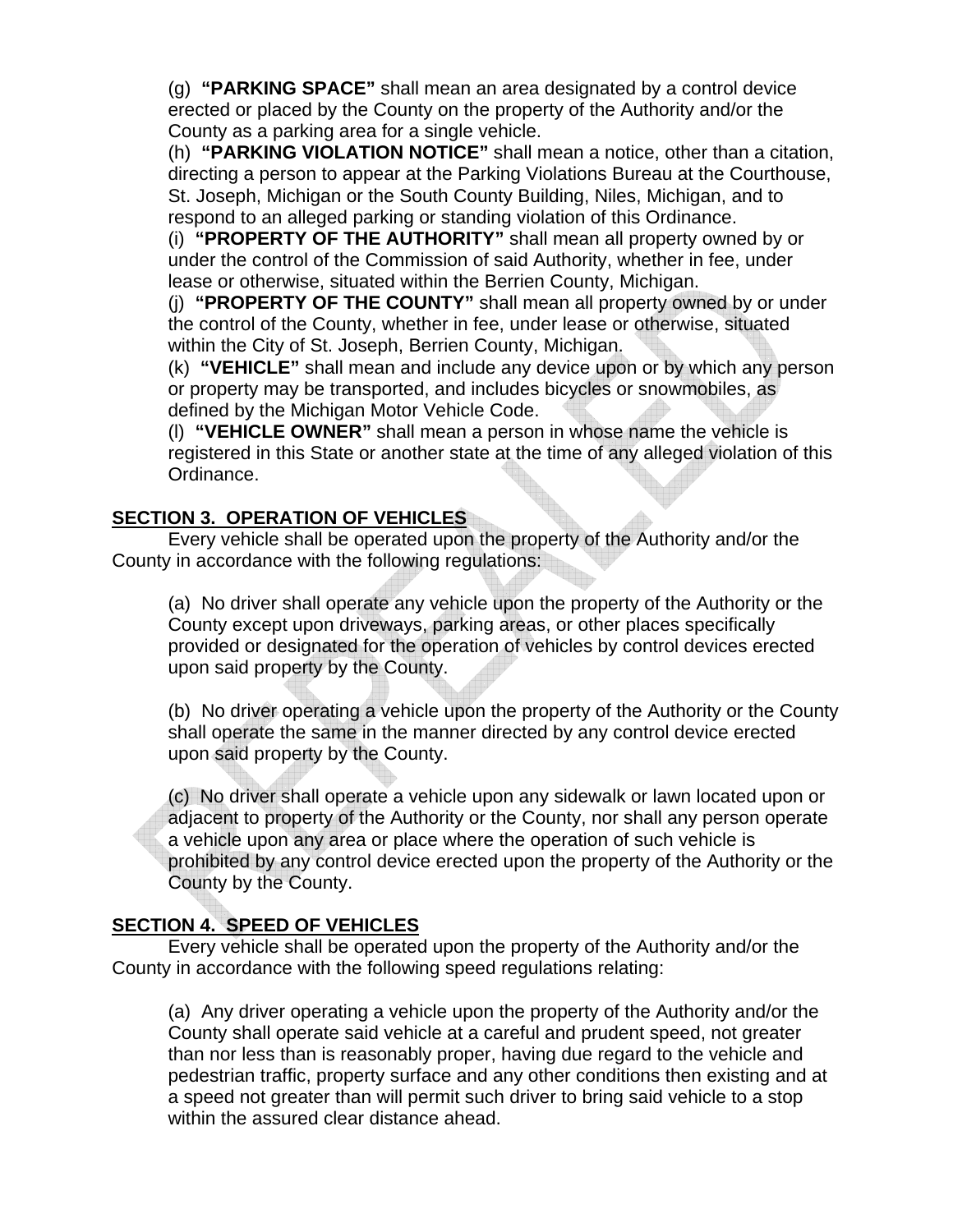(b) Unless a lower speed shall be designated at any place by a control device erected by the County and subject to the provisions of subparagraph (a) of this Section, it shall be prima facie lawful for a driver of a vehicle to drive the same upon the property of the Authority and/or the County on any driveway, parking area or place provided or designated for the operation of a vehicle at a speed not exceeding fifteen (15) miles per hour.

(c) It shall be unlawful for the driver of any vehicle to exceed the speed of fifteen (15) miles per hour or to exceed any lower speed designated by any control device erected by the County as aforesaid.

## **SECTION 5. PARKING OF VEHICLES**

Every vehicle shall be parked upon the property of the Authority and/or the County in accordance with the following parking regulations:

(a) No person shall park any vehicle upon the property of the Authority and/or the County except in or upon areas designated by control devices erected by the County as parking areas and, then, only in the manner prescribed by the control device designating said parking areas.

(b) No vehicle shall be parked within any such parking area in a manner so as to block or interfere with the passage or driving of other vehicles on or along driveways located upon the property of the Authority and/or County.

(c) No vehicle shall be parked in any place on the property of the Authority and/or the County where parking is prohibited by control devices erected by the County.

(d) No person shall park any vehicle in a parking space which is in any manner expressly reserved and designated for the use of another person by a control device erected by the County.

(e) No person shall park in a parking space for a time period longer than designated by a control device erected by the County.

(f) No person, except an employee of the Authority and/or the County, shall park on said property between the hours of 1:00 a.m., and 6:00 a.m., local time.

(g) No person shall park in a parking space designated by a control device erected by the County as being reserved for handicappers, unless the person is a handicapper as described in MCLA 257.19a or unless the person is parking the vehicle for the benefit of such a handicapper. A certificate of identification issued under MCLA 257.675 (5) to a handicapper shall be displayed on the lower left corner of the front windshield or a special registration plate issued under Section MCLA 257.803d to a handicapper shall be displayed on any vehicle parked in such a parking space.

### **SECTION 6. VIOLATIONS**

(a) Any person who shall violate any of the provisions of this Ordinance shall be responsible for a civil infraction violation which shall be noticed as provided in Section 7 or 8 of this Ordinance and which shall be enforced pursuant to Section 9 of this Ordinance.

(b) Any person admitting responsibility for or being found responsible for a civil infraction shall be subject to the penalties set out in Section 10 of the Ordinance.

# **SECTION 7. PARKING VIOLATIONS NOTICE**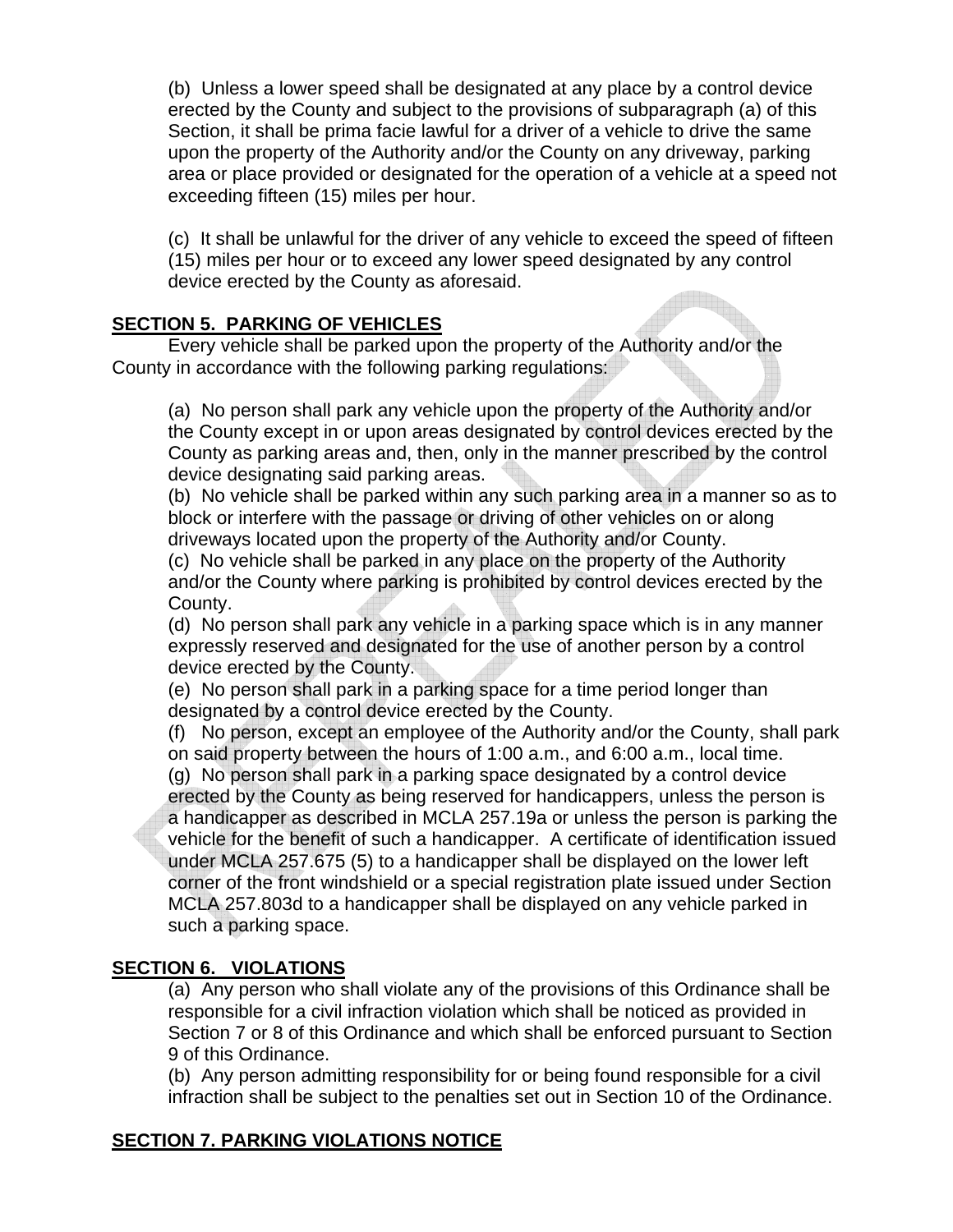(a) A Parking Violations Bureau is hereby established with offices in both the Courthouse, City of St. Joseph, Michigan, and the South County Building, City of Niles, Michigan, for the collections of the civil fines and costs established for parking violations under this Ordinance.

(b) If a vehicle is parked in violation of Section 5 of this Ordinance prohibiting or restricting the parking of a vehicle, the violation is a civil infraction and the person in whose name that vehicle is registered in this state or another state at the time of the violation is prima facie responsible for that violation and is subject to the penalties of this Ordinance.

(c) The owner of a vehicle cited for a parking violation pursuant to subsection (b) may assert as an affirmative defense that the vehicle in question, at the time of the violation, was in the possession of a person whom the owner had not knowingly permitted to operate the vehicle.

(d) The registered owner of a vehicle who is found to be responsible for a civil infraction as the result of subsection (b) has the right to recover in a civil action against the person who parked the vehicle in question, damages in the amount of any civil fine or costs, or both, imposed pursuant to this Ordinance. The registered owner of a vehicle may provide in a written agreement that the person who parked the vehicle in violation of the local Ordinance, when the violation is a civil infraction, shall indemnify the registered owner for any civil fine and costs imposed upon the registered owner for that civil infraction.

(e) Any Berrien County Sheriff's Deputy who witnesses a violation of the provisions of this Ordinance with regard to parking, may issue a parking violation notice to the registered owner of said vehicle by attaching a copy of said notice to the vehicle involved in a violation of this Ordinance and returning a copy of said notice to the Parking Violations Bureau closest to the site of the violation.

(f) Any person receiving a parking violation notice under this Ordinance may admit responsibility for said violation and pay the civil fines and costs established by this Ordinance within five (5) days of the date said notice is attached to the vehicle involved in said violation at the Parking Violations Bureau.

(g) If a parking violation notice is attached to a motor vehicle, and if an admission of responsibility is not made and the civil fine and cost prescribed are not paid at the Parking Violations Bureau within the time allowed by this Ordinance, a

citation may be filed with the Fifth District Court and a copy of the citation may be served by first-class mail upon the registered owner of the vehicle at the owner's last known address. The citation shall consist of a sworn complaint containing the allegations stated in the parking violation notice and shall fairly inform the defendant how to respond to the citation.

(h) A citation issued pursuant to subsection (g) herein shall be processed in the same manner as a citation issued personally to a defendant under Section 9 of this Ordinance.

#### **SECTION 8. MOVING VIOLATIONS CITATION**

(a) Subject to Section 7 of this Ordinance dealing with parking violations,

 (1) Any Berrien County Sheriff's Deputy who witnesses a person violating any provision of this Ordinance may stop the person, detain the person temporarily for purposes of making a record or vehicle check, and prepare and subscribe, as soon as possible and as completely as possible and as completely as possible, an original and three (3) copies of a written citation, which shall be a notice to appear in court for one (1) or more civil infractions. If said officer witnesses a person violating any provision of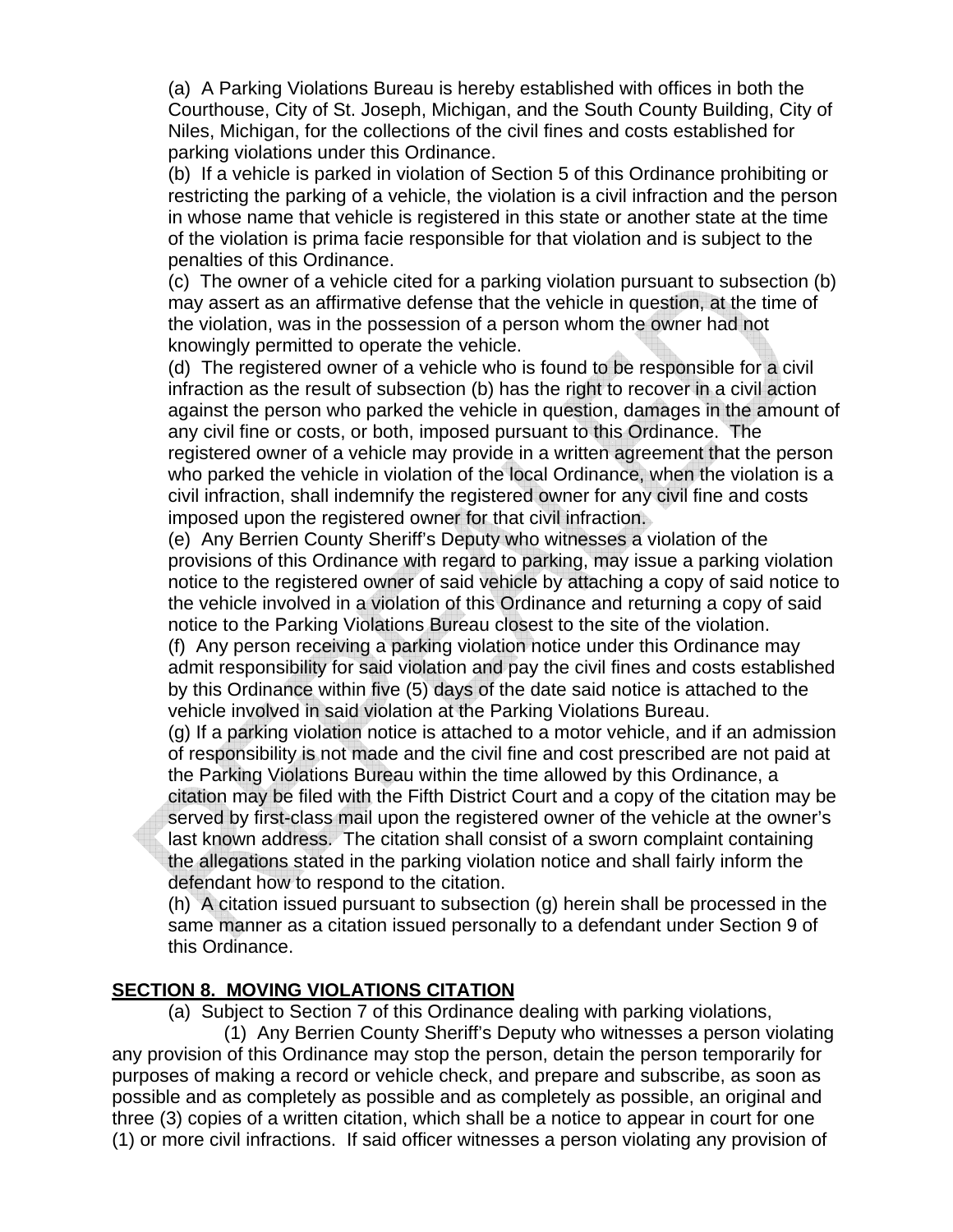this Ordinance, that officer may pursue, stop and detain the person outside the village, city, township, or county where the violation occurred for the purpose of exercising the authority and performing the duties prescribed in this Section.

 (2) Any Berrien County Sheriff's Deputy may issue a citation to a person who is a driver of a vehicle involved in an accident when, based upon personal investigation, the deputy has reasonable cause to believe that the person is responsible for a civil infraction in connection with said accident.

 (3) Any Berrien County Sheriff's Deputy may issue a citation to a person who is a driver of a vehicle when, based upon personal investigation by the deputy of a complaint by someone who witnessed the person violating any of the provisions of this Ordinance, the deputy has reasonable cause to believe that the person is responsible for a civil infraction and the prosecuting attorney approves, in writing, the issuance of the citation.

 (b) The form of the citation issued under subsection (1), (2) and (3) above shall be as prescribed in MCLA 257.743 and MCLA 257.727c.

 (c) The Berrien County Sheriff's Deputy issuing said citation shall inform the person of the alleged civil infraction or infractions and shall deliver the third copy of the citation to the alleged offender, and the original thereof shall be filed with the Fifth District Court.

### **SECTION 9. PROCEDURE FOR ENFORCEMENT OF PENALTIES FOR VIOLATIONS** (a) **CIVIL INFRACTION ACTION**

 (1) A civil infraction action is a civil action in which the defendant is alleged to be responsible for a violation of this Ordinance. A civil infraction action is commenced upon the issuance and service of a citation as provided for in this Ordinance. The Plaintiff in such a civil action shall be the County.

 (2) Subject to the provisions made in Section 7 for enforcement of parking violations, the Fifth Judicial District Court for the State of Michigan shall have jurisdiction over civil infractions actions arising under this Ordinance and the place specified in the citation for the defendant's appearance shall be either the District Court, Courthouse, St. Joseph, Michigan or the District Court, South County Building, City of Niles, Michigan.

 (3) If the person cited is a minor, that individual shall be permitted to appear in court or to admit responsibility for a civil infraction without the necessity of appointment of a guardian or next friend and the court shall have jurisdiction over the minor and may proceed in the same manner and in all respects as if that individual were an adult.

 (4) If a Berrien County Sheriff's Deputy issues a citation under Sections 7 or 8 of this Ordinance, the court may accept an admission "with explanation" or an admission of denial of responsibility upon the citation without the necessity of a sworn complaint. If the person denies responsibility for the civil infraction, further proceedings shall not be had until a sworn complaint is filed with the court. A warrant for said person as provided for under MCLA 257.744 for failure to appear on the civil infraction citation shall not issue until a sworn complaint relative to the civil infraction is filed with the court.

# (b) **APPEARANCE OF PERSON ISSUED CITATION**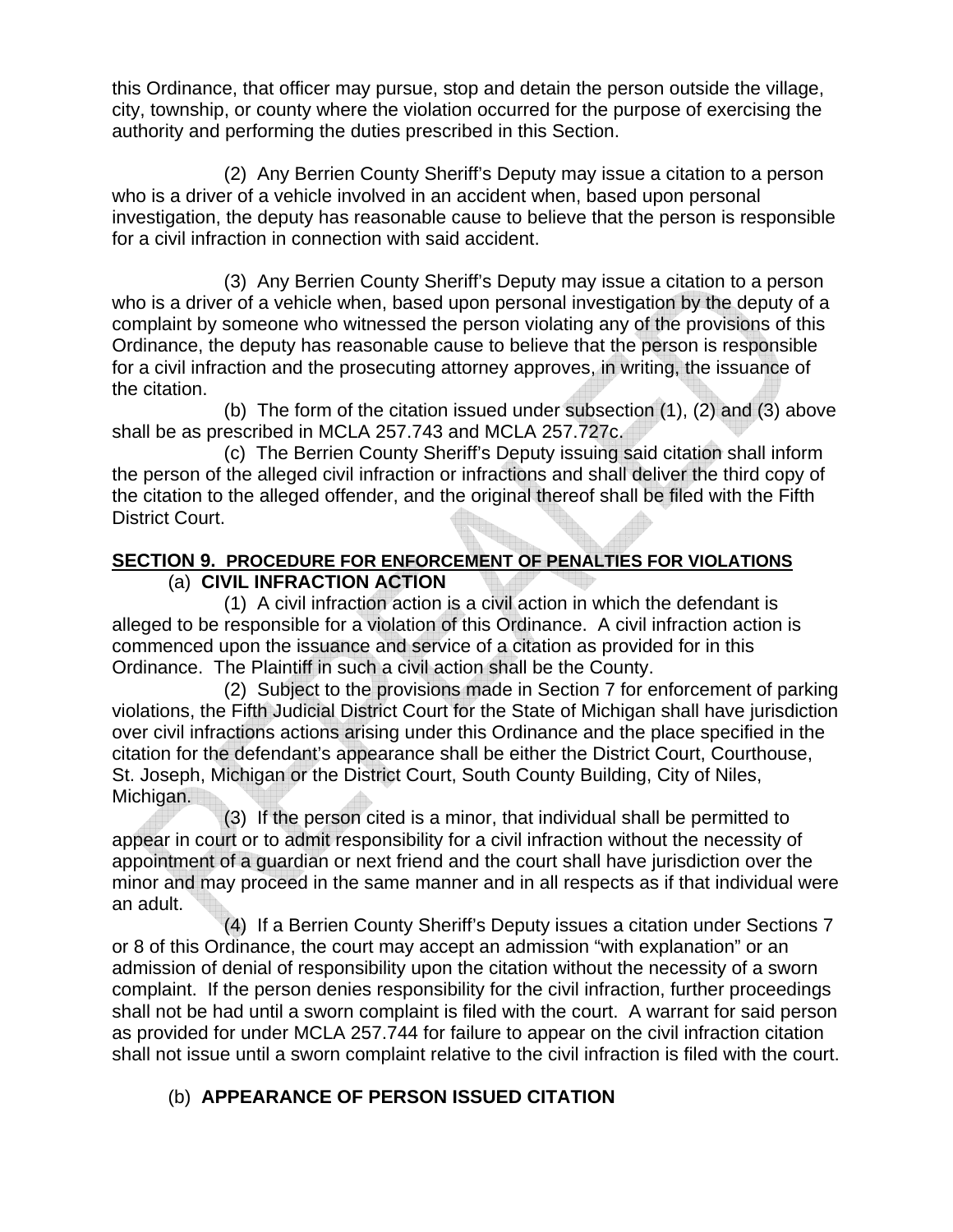(1) A person to whom a citation is issued under Section 7 or 8 of this Ordinance shall appear at or by the time specified in the citation and may respond to the allegations in the citation as provided in this section.

 (2) If the person wishes to admit responsibility for the civil infraction, the person may do so by appearing in person, by representations, or by mail. If appearance is made by representation or mail, the court may accept the admission with the same effect as though the person personally appeared in court. Upon acceptance of the admission, the court may order any of the sanctions permitted under Section 10 of this Ordinance.

 (3) If the person wishes to admit responsibility for the civil infraction "with explanation," the person may do so in either of the following ways:

(a) By appearing by mail.

 (b) By contacting the court in person, by mail, by telephone, or by representation to obtain from the court a scheduled date and time to appear, at which time the person shall appear in person or by representation.

 (4) If a person admits responsibility for a civil infraction "with explanation" under Section (3), the court shall accept the admission as though the person has admitted responsibility under subsection (2) and may consider the person's explanation by way of mitigating any sanction which the court may order under Section 10. If appearance is made by representation or mail, the court may accept the admission with the same effect as though the person personally appeared in court, but the court may require the person to provide a further explanation or to appear in court.

 (5) If the person wishes to deny responsibility for a civil infraction, the person shall appear in the manner provided by this subsection and request an informal or formal hearing. Unless the hearing date is specified on the citation, the person shall contact the court in person, by representation, by mail, or by telephone, and obtain a scheduled date and time to appear for an informal or formal hearing. The court shall schedule an informal hearing, unless the person expressly requests a formal hearing. If the person expressly requests a formal hearing, the court shall schedule a formal hearing. If a hearing is scheduled by telephone, the court shall mail the defendant a confirming notice of that hearing by regular mail to the address appearing on the citation or to an address which may be furnished by the defendant. An informal hearing shall be conducted pursuant to MCLA 257.747.

 (c) DEFAULT Except as provided by MCLA 257.321a(2), if the person to whom a citation is issued for a civil infraction fails to appear as directed by the citation or other notice at a scheduled appearance under Sections 9(b) (3) (B) or 9 (b) (4) of this Ordinance, at a scheduled informal hearing, or at a scheduled formal hearing, the court shall enter a default judgment against that person and the person's license shall be suspended in accordance with Section MCLA 257.321a.

# **SECTION 10. PENALTIES**

 (a) Any person admitting responsibility for a parking violation under Section 7 of this Ordinance shall be subject to a civil fine of five (\$5.00) dollars.

 (b) (1) Except as provided in subsection (a), when a person is determined pursuant to Section 9 of this Ordinance to be responsible or responsible "with explanation" for a civil infraction under this Ordinance, the judge or district court magistrate may order the person to pay a civil fine of not more than \$100.00 and costs as provided in subsection (b) (2). Permission may be granted for payment of a civil fine and costs to be made within a specified period of time or in specified installments, but in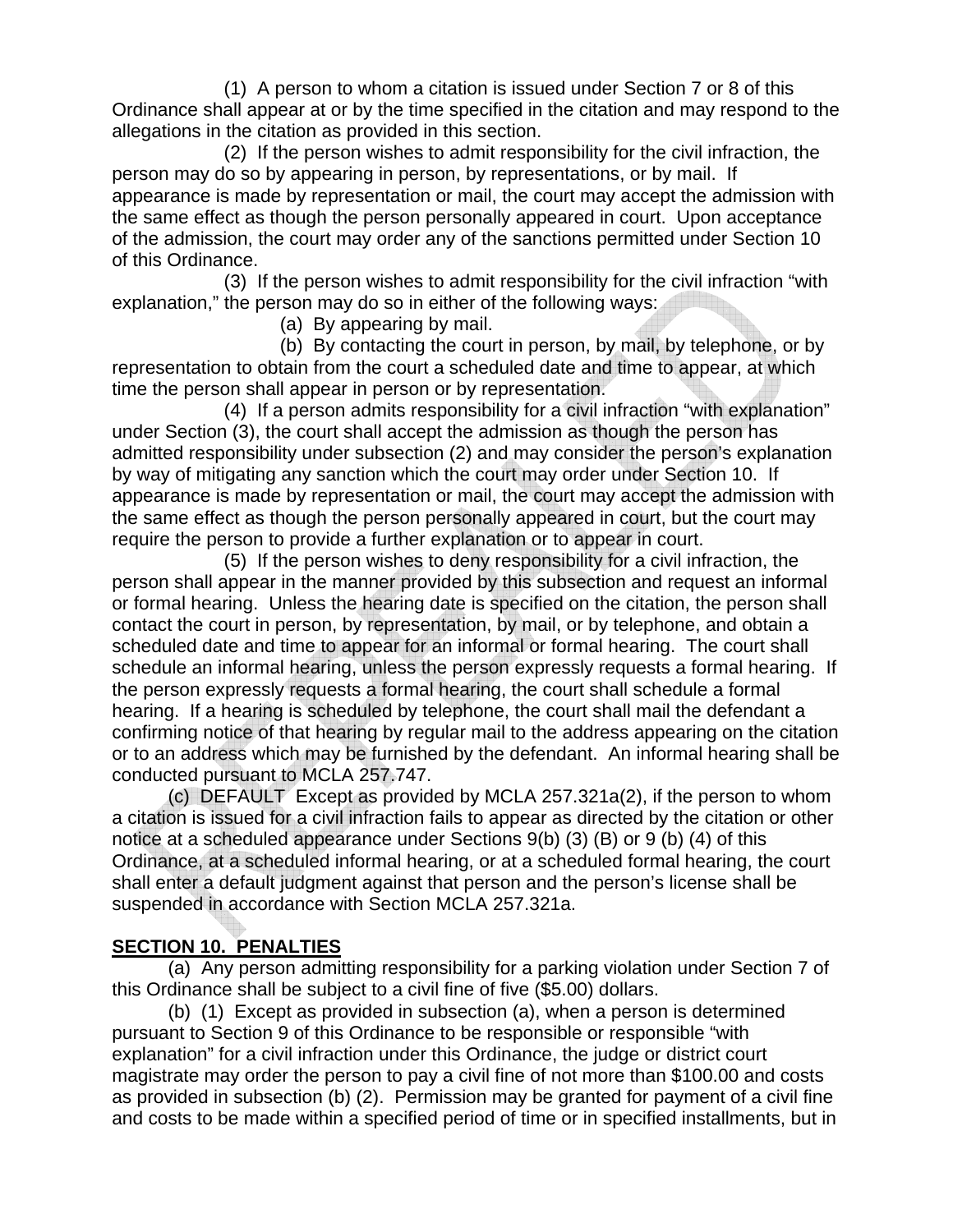the absence of permission being included in the order or judgment, the civil fine and cost shall be payable immediately.

 (b) (2) If a civil fine is ordered to be paid under subsection (b) (1), the judge or magistrate shall summarily tax and determine the costs of the action, which shall not be limited to the costs taxable in ordinary civil actions, and may include all expenses, direct and indirect, to which the plaintiff has been put in connection with the civil infraction, up to the entry of judgment. Except in a civil infraction for a parking violation, costs of not less than \$5.00 shall be ordered. Costs shall not be ordered in excess of \$100.00.

 (c) A district court magistrate shall impose the sanctions permitted under subsections (b) (1) and (b) (2) only to the extent expressly authorized by the chief judge of the district court.

 (d) A default in the payment of a civil fine or costs ordered under subsection (2) or an installment of the fine or costs may be collected by any means authorized for the enforcement of a judgment under Chapter 40 of Act No. 236 of the Public Acts of 1961, as amended being Sections 600.4001 to 600.4065 of the Michigan Compiled Laws, or under Chapter 60 of Act No. 236 of the Public Acts of 1961, as amended, being Sections 600.6001 to 600.6097 of the Michigan Compiled Laws.

 (e) Except as provided by MCLA 259.321a(2), if a person fails to comply with an order or judgment issued pursuant to this Section, within the time prescribed by the court, the driver's license of that person shall be suspended in accordance with MCLA 257.321a. In addition to this suspension, the court may also proceed under MCLA 257.908. 

### **SECTION 11. REMOVAL OF VEHICLES**

 (a) The County and/or the Authority may authorize a Berrien County Sheriff Deputy to immediately remove a vehicle from an area on its property to a place of safekeeping at the expense of the registered owner of the vehicle in any of the following circumstances:

- (1) If the vehicle is parked in a posted tow-away zone;
- (2) If removal is necessary in the interest of public safety because of fire,
- flood, storm, snow, natural or man-made disaster, or other emergency; or (3) If the vehicle is parked in a manner which impedes the movement of
- another vehicle.

 (b) After such removal of a vehicle is made, the deputy authorizing said removal shall promptly comply with the provisions of MCLA 257.252d(2), which shall govern the release and/or retention of said vehicle after removal.

# **SECTION 12. SEVERABILITY**

 In any section, subsection, sentence, clause, phrase or portion of this Ordinance is for any reason held invalid or unconstitutional by any court of competent jurisdiction, such portion shall be declared a separate, distinct and independent provision, and such holdings shall not affect the validity of the remaining portions or provisions of this Ordinance.

### **SECTION 13. EFFECTIVE DATE**

 This Ordinance, if approved by the Governor of the State of Michigan, shall take effect and be in force from and after sixty (60) days of the date of its adoption by the Berrien County Board of Commissioners or the Berrien County Building Authority, Inc.

# **SECTION 14. PUBLICATION**